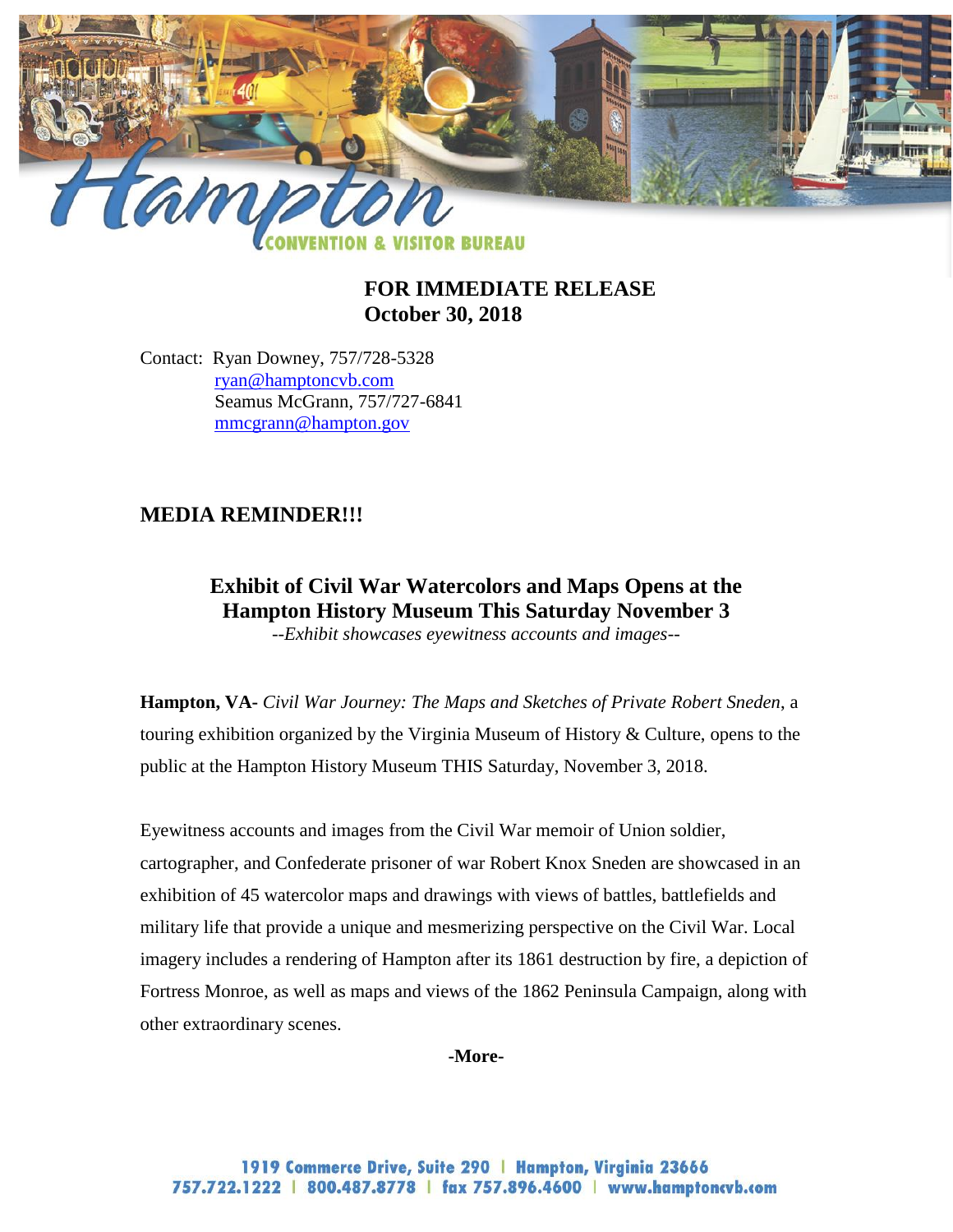#### **Exhibit of Civil War Watercolors and Maps Opens at the Hampton History Museum This Saturday November 3- Page 2**

The entire Sneden collection, a 5,000-page memoir, four scrapbooks and 1,000 watercolors, represents perhaps one of the largest collections of Civil War soldier art ever produced. Several of the images are the only known depictions of lesser-known locations and events. The collection forms one of the premier treasures of the Virginia Museum of History & Culture (formally known as the Virginia Historical Society). His scrapbooks came to light in 1993 after having lain for more than 60 years in a bank vault. Research on them led to the discovery in 1997 of the five-volume diary-memoir in a mini-storage unit outside Tucson.

The collection is also the basis of the bestselling *books Eye of the Storm: A Civil War Odyssey* (Free Press, 2000) and *Images from the Storm* (Free Press, 2001). More information about the collection and can be found in the Guide to the Robert Knox Sneden Diary, 1861–1865 at [http://www.virginiahistory.org/arvfind/snedenillist.htm.](http://www.virginiahistory.org/arvfind/snedenillist.htm)

Robert Knox Sneden (1832–1918) was born in Nova Scotia and later moved to New York City, where, in the summer of 1861, he enlisted in the 40th New York Infantry Regiment. Sneden served with the Army of the Potomac in Virginia during the Peninsula Campaign and the Seven Days' Battles and in Washington, D.C., as a topographical engineer on the staff of Maj. Gen. Samuel P. Heintzelman. In November 1863 he was captured by Mosby's Rangers and spent the next thirteen months as a prisoner of war in various Confederate prisons including Andersonville in Georgia. After his exchange in December 1864, he was discharged and returned to New York City where he compiled a diary/memoir and a scrapbook of images documenting his service in the Civil War. He died at the Soldiers Home in Bath, N.Y., in 1918.

*Civil War Journey: The Maps and Sketches of Private Robert Sneden* continues through Sunday, April 21, 2019

**-More-**